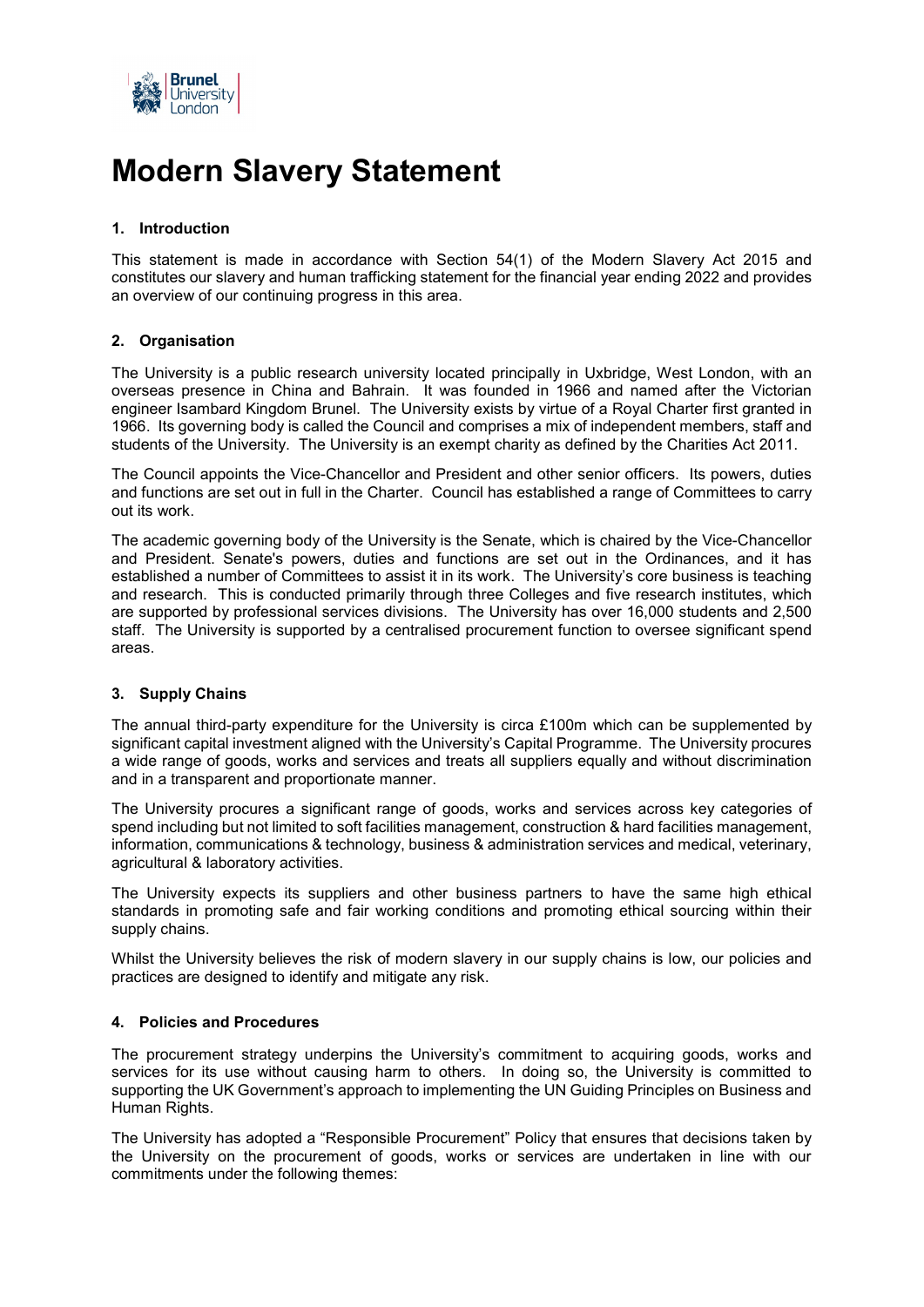

- Delivering social value
- Improving environmental sustainability
- Promoting ethical sourcing practices
- Encouraging equality, diversity and inclusion

Our Human Resource policies ensure that workers are appointed legally and rigorous checks are carried out on all new appointments both permanent and fixed term including student workers and international researchers. These policies are fully supported by guidance for managers. The appointment of temporary or interim resources are through a preferred supplier list reviewed and monitored by both Human Resources and Procurement Services.

Staff equality, diversity and inclusion sits within the University's Human Resources Department (HR). HR is responsible for supporting equality and diversity policy development and implementation, and seeks to engage all University staff in promoting a positive and fully inclusive work environment. The University engages with the Equality Impact Assessment process and gives legal consideration to the requirements of the Equality Act 2010 by reviewing all the equality impact assessment carried out on the University policies, functions and practices.

The University launched its Equality, Diversity and Inclusion Strategy in 2021. The University is committed in its pursuit of academic excellence to equality of opportunity and to a pro-active and inclusive approach to equality, which supports and encourages all under-represented groups, promotes an inclusive culture and values diversity.

Any employee found to have been acting in breach of our stated policies can be subject to our disciplinary policy and procedures.

# **5. Responsible Procurement**

The University spends circa £100m on goods, services and works per annum and therefore has a significant opportunity to leverage its supply chain to deliver additional benefits to the University, students, local residents, businesses and communities.

By paying careful attention to how goods, services or works will be delivered, who may be delivering them and what else the supplier can do to deliver added value the University aims to deliver social value, improve environmental sustainability, promote ethical sourcing practices and encourage equality, diversity and inclusion.

All procurements conducted by the University and by those contracted by the University to act on their behalf will do so following the Government Buying Standards 'mandatory' criteria.

#### **6. Due Diligence and Risk Assessment**

Procurement work closely with other universities and Brunel is a member of the Southern Universities Purchasing Consortium (SUPC). SUPC publishes its own modern slavery statement and has registered with the Transparency in Supply Chains Platform (TISC) report website as a demonstration of its compliance and its commitment to eradicating modern slavery throughout the SUPC supply chains supporting higher education.

SUPC is also in turn a member of Procurement England Limited (PEL), the shared vehicle by which English higher education purchasing consortia manage joint developmental and improvement projects for collaborative procurement in our sector. Together, the purchasing consortia have published a shared sustainability policy to which all PEL member consortia are committed. This policy contains steps that form part of the supplier selection for the major contract procurement processes that are conducted for the consortium members.

In conjunction with the SUPC, The University's procurement function also work with and procures from other Government backed purchasing consortia such as the Crown Commercial Services (CCS) in cases where SUPC are unable to offer certain services and supplies the University needs. All the